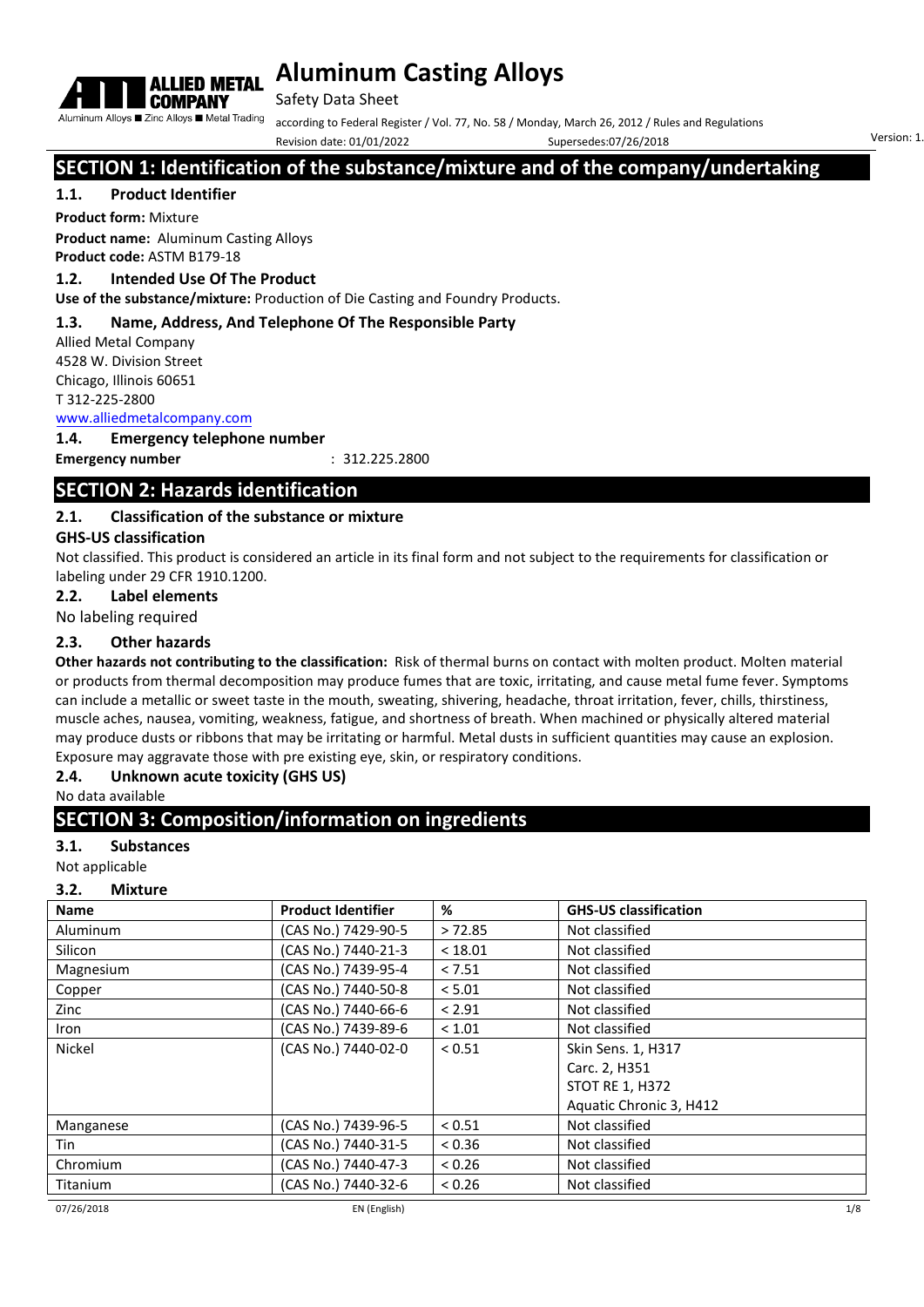#### Safety Data Sheet

according to Federal Register / Vol. 77, No. 58 / Monday, March 26, 2012 / Rules and Regulations

#### Full text of H-phrases: see section 16

## **SECTION 4: First aid measures**

#### **4.1. Description of first aid measures**

**First-aid measures general**: Never give anything by mouth to an unconscious person. If you feel unwell, seek medical advice (show the label where possible). IF exposed or concerned: Get medical advice/attention.

**First-aid measures after inhalation**: When symptoms occur: go into open air and ventilate suspected area. Obtain medical attention if breathing difficulty persists.

**First-aid measures after skin contact**: Remove contaminated clothing. Drench affected area with water for at least 15 minutes. Wash with plenty of soap and water. Get medical advice/attention.

**First-aid measures after eye contact**: Rinse cautiously with water for several minutes. Remove contact lenses, if present and easy to do. Continue rinsing. Obtain medical attention if pain, blinking or redness persist.

**First-aid measures after ingestion**: Rinse mouth. Do NOT induce vomiting. Get immediate medical attention.

#### **4.2. Most important symptoms and effects, both acute and delayed**

**Symptoms/injuries:** Under normal conditions of use not expected to present a significant hazard. Inhalation of dusts and fumes can cause metal fume fever. Symptoms can include a metallic or sweet taste in the mouth, sweating, shivering, headache, throat irritation, fever, chills, thirstiness, muscle aches, nausea, vomiting, weakness, fatigue, and shortness of breath.

**Symptoms/injuries after inhalation:** Under normal conditions of use not expected to present a significant hazard. Under milling, or physical alteration metal dusts may be produced that cause irritation of the respiratory tract, skin, and may be harmful. Molten material may release toxic, and irritating fumes, leading to metal fume fever.

**Symptoms/injuries after skin contact:** Under normal conditions of use not expected to present a significant hazard. Contact with molten product may cause thermal burns. Dusts generated from milling and physical alteration will likely cause skin irritation.

**Symptoms/injuries after eye contact:** Direct contact with the eyes is likely irritating. Dusts generated from milling and physical alteration will likely cause eye irritation. Fumes from thermal decomposition or molten material will likely be irritating to the eyes, leading to metal fume fever.

**Symptoms/injuries after ingestion:** Gastrointestinal irritation. Abdominal pain. Nausea. Diarrhea.

#### **4.3. Indication of any immediate medical attention and special treatment needed**

#### If exposed or concerned, get medical advice and attention.

## **SECTION 5: Firefighting measures**

#### **5.1. Extinguishing media**

**Suitable extinguishing media:** Dry chemical. Sand.

**Unsuitable extinguishing media:** Halogenated compounds. Halons. Do not use water when molten material is involved, may react violently or explosively on contact with water.

#### **5.2. Special hazards arising from the substance or mixture**

**Fire hazard:** Not considered flammable but may burn at high temperatures. Dust, chips, or ribbons can be ignited more easily, by an ignition source, by improper machining, or by spontaneous combustion if finely divided and damp. Metallic dusts may ignite or explode.

**Explosion hazard:** Molten aluminum may react explosively or violently on contact with water, and certain metal oxides. **Reactivity:** Hazardous reactions will not occur under normal conditions. Metallic dusts may ignite or explode.

#### **5.3. Advice for firefighters**

**Precautionary measures fire:** Under fire conditions, hazardous fumes will be present.

**Firefighting instructions:** Exercise caution when fighting any chemical fire.

**Protection during firefighting:** Do not enter fire area without proper protective equipment, including respiratory protection. **Other information:** Do not allow run-off from fire fighting to enter drains or water courses.

## **SECTION 6: Accidental release measures**

#### **6.1. Personal precautions, protective equipment and emergency procedures**

**General measures**: Avoid all contact with skin, eyes, or clothing. Do not breathe dust or fumes. Avoid contact with molten product.

#### **6.1.1. For non-emergency personnel**

**Protective equipment:** Use appropriate personal protection equipment (PPE). **Emergency procedures:** Evacuate unnecessary personnel.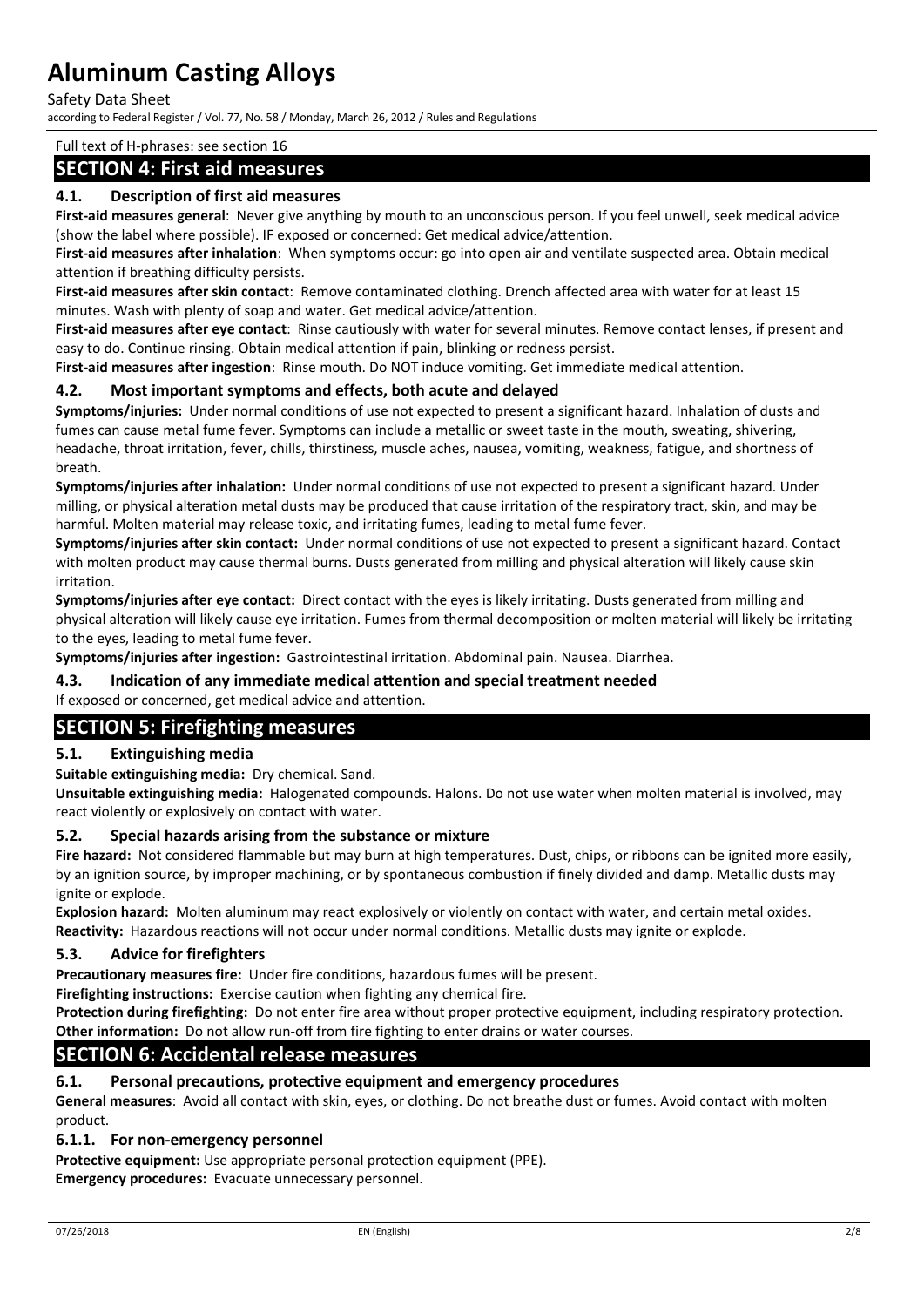Safety Data Sheet

according to Federal Register / Vol. 77, No. 58 / Monday, March 26, 2012 / Rules and Regulations

#### **6.1.2. For emergency responders**

**Protective equipment:** Equip cleanup crew with proper protection.

#### **Emergency procedures:** Ventilate area. **6.2. Environmental precautions**

Prevent entry to sewers and public waters.

#### **6.3. Methods and material for containment and cleaning up**

**For containment:** If metal is in molten form allow to cool and collect as a solid. If metal is in solid form collect for remelting purposes.

**Methods for cleaning up:** Clear up spills immediately and dispose of waste safely.

#### **6.4. Reference to other sections**

See heading 8, exposure controls and personal protection.

## **SECTION 7: Handling and storage**

## **7.1. Precautions for safe handling**

**Additional hazards when processed:** Risk of thermal burns on contact with molten product. When heated to decomposition, emits toxic fumes. When heated, material emits irritating fumes. Do not breathe dust or fumes. Avoid dust production. Do not breathe dust. Dust deposits should not be allowed to accumulate on surfaces, as these may form an explosive mixture if they are released into the atmosphere in sufficient concentration. Final product may have sharp edges.

**Precautions for safe handling:** Avoid breathing dusts, fumes produced during milling or when molten.

**Hygiene measures:** Handle in accordance with good industrial hygiene and safety procedures. Wash hands and other exposed areas with mild soap and water before eating, drinking, or smoking and again when leaving work. Contaminated work clothing should not be allowed out of the workplace. Wash contaminated clothing before reuse. Do not eat, drink or smoke when using this product.

#### **7.2. Conditions for safe storage, including any incompatibilities**

**Storage conditions:** Store in a dry, cool and well-ventilated place. Keep container closed when not in use. Store away from incompatible materials.

**Incompatible products:** Strong acids. Strong bases. Strong oxidizers. When molten: water. Halogenated compounds. Chlorine. Mercury.

#### **7.3. Specific end use(s)**

Production of Die Casting and Foundry Products.

## **SECTION 8: Exposure controls/personal protection**

### **8.1. Control parameters**

| Copper (7440-50-8)   |                         |                         |
|----------------------|-------------------------|-------------------------|
| <b>USA ACGIH</b>     | ACGIH TWA $(mg/m3)$     | $0.2 \text{ mg/m}^3$    |
| <b>USA NIOSH</b>     | NIOSH REL (TWA) (mg/m3) | $0.1 \,\mathrm{mg/m^3}$ |
| <b>USA IDLH</b>      | US IDLH (mg/m3)         | 100 mg/m <sup>3</sup>   |
| <b>USA OSHA</b>      | OSHA PEL (TWA) (mg/m3)  | 1 mg/m <sup>3</sup>     |
| Silicon (7440-21-3)  |                         |                         |
| <b>USA NIOSH</b>     | NIOSH REL (TWA) (mg/m3) | 5 mg/ $m3$              |
| <b>USA OSHA</b>      | OSHA PEL (TWA) (mg/m3)  | 5 mg/ $m3$              |
| Aluminum (7429-90-5) |                         |                         |
| <b>USA ACGIH</b>     | ACGIH TWA $(mg/m3)$     | 1 mg/m <sup>3</sup>     |
| <b>USA NIOSH</b>     | NIOSH REL (TWA) (mg/m3) | 5 mg/ $m3$              |
| <b>USA OSHA</b>      | OSHA PEL (TWA) (mg/m3)  | 5 mg/m <sup>3</sup>     |

## **8.2. Exposure controls**

Appropriate engineering controls : Emergency eye wash fountains should be available in the immediate vicinity of any potential exposure. Ensure adequate ventilation, especially in confined areas. Avoid high dust concentration.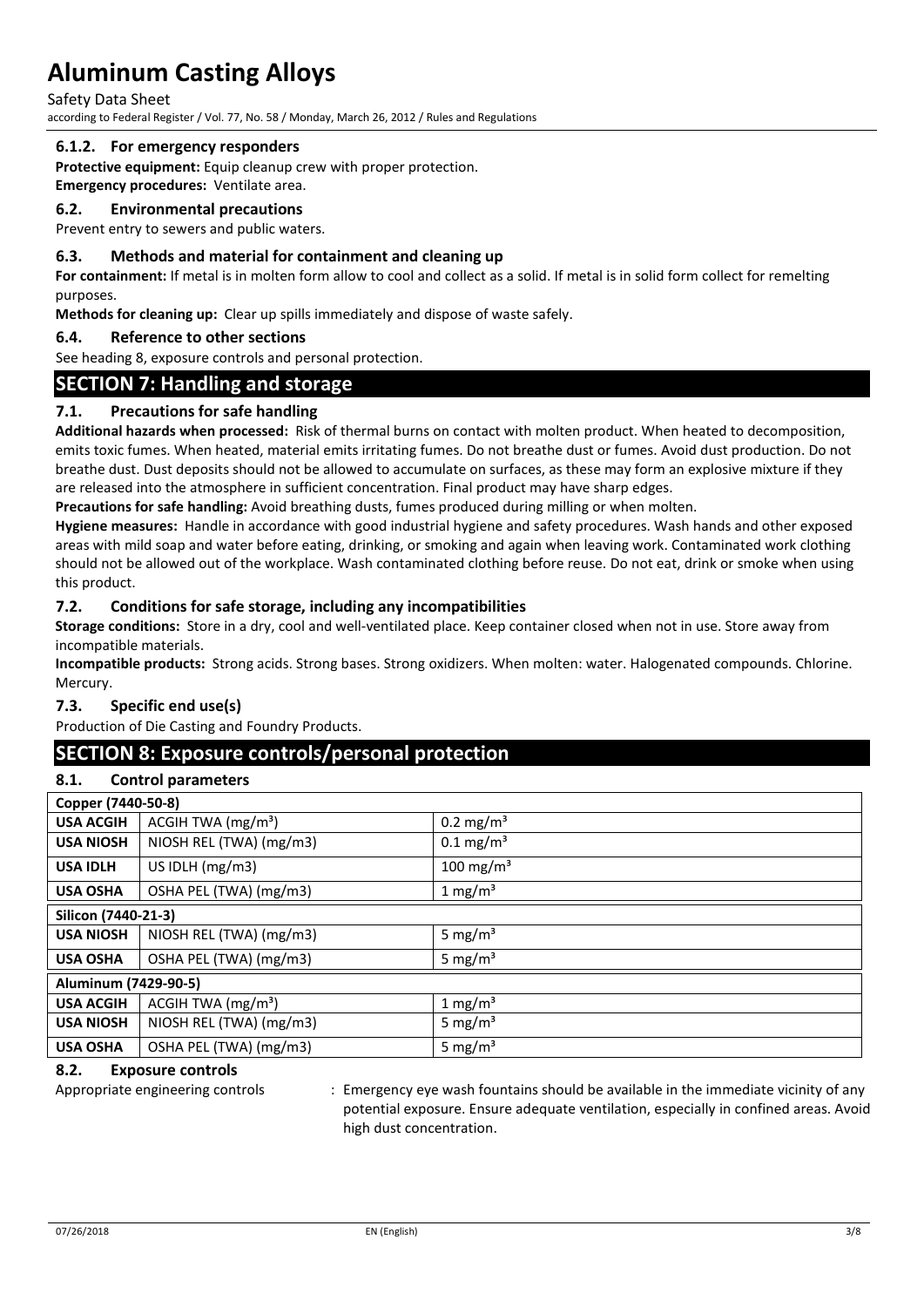Safety Data Sheet

according to Federal Register / Vol. 77, No. 58 / Monday, March 26, 2012 / Rules and Regulations

| Personal protective equipment                                 | : Molten Product, or dust production: Protective clothing, gloves, face shield. In case<br>of dust production: protective goggles. Insufficient ventilation: wear respiratory<br>protection. |
|---------------------------------------------------------------|----------------------------------------------------------------------------------------------------------------------------------------------------------------------------------------------|
|                                                               |                                                                                                                                                                                              |
| Materials for protective clothing                             | : Anti-static clothing in natural material or heat resistant synthetic material.                                                                                                             |
| Hand protection                                               | Wear chemically resistant protective gloves. Thermal hazard protection.                                                                                                                      |
| Eye protection<br>Skin and body protection                    | Chemical goggles or face shield.<br>Wear hard hat, spats, and safety toe shoes.                                                                                                              |
| Respiratory protection                                        | : Use a NIOSH-approved respirator or self-contained breathing apparatus whenever                                                                                                             |
|                                                               | exposure may exceed established Occupational Exposure Limits.                                                                                                                                |
| Thermal hazard protection                                     | : Protect skin and eyes from contact with molten material. If material is hot, wear                                                                                                          |
|                                                               | thermally resistant protective gloves.                                                                                                                                                       |
| Other information                                             | : When using, do not eat, drink or smoke.                                                                                                                                                    |
| <b>SECTION 9: Physical and chemical properties</b>            |                                                                                                                                                                                              |
| Information on basic physical and chemical properties<br>9.1. |                                                                                                                                                                                              |
| <b>Physical state</b>                                         | Solid                                                                                                                                                                                        |
| Appearance                                                    | Solid. Silvery. Metallic.                                                                                                                                                                    |
| Odour                                                         | Odorless.                                                                                                                                                                                    |
| <b>Odour threshold</b>                                        | No data available                                                                                                                                                                            |
| pН                                                            | 5 (Normal)                                                                                                                                                                                   |
| Relative evaporation rate (butylacetate=1)                    | No data available                                                                                                                                                                            |
| <b>Melting point</b>                                          | 660.32 °C (1220.58°F)                                                                                                                                                                        |
| <b>Freezing point</b>                                         | No data available                                                                                                                                                                            |
| <b>Boiling point</b>                                          | 2519 °C (4566°F)                                                                                                                                                                             |
| <b>Flash Point</b>                                            | No data available                                                                                                                                                                            |
| <b>Auto-ignition temperature</b>                              | No data available                                                                                                                                                                            |
| <b>Decomposition Temperature</b>                              | No data available                                                                                                                                                                            |
| <b>Flammability (solid, gas)</b>                              | No data available                                                                                                                                                                            |
| Vapour pressure                                               | No data available                                                                                                                                                                            |
| Relative vapour density at 20 °C                              | No data available                                                                                                                                                                            |
| <b>Relative density</b>                                       | No data available                                                                                                                                                                            |
| <b>Solubility</b>                                             | No data available                                                                                                                                                                            |
| <b>Specific Gravity</b>                                       | 2.70 $g/cm^{3}$                                                                                                                                                                              |
| Log Pow                                                       | No data available                                                                                                                                                                            |
| Log Kow                                                       | No data available                                                                                                                                                                            |
| Viscosity, kinematic                                          | No data available                                                                                                                                                                            |
| Viscosity, dynamic                                            | No data available                                                                                                                                                                            |
| <b>Explosive properties</b>                                   | No data available                                                                                                                                                                            |
| <b>Oxidising properties</b>                                   | No data available                                                                                                                                                                            |
| <b>Explosive limits</b>                                       | Not applicable                                                                                                                                                                               |

**9.2. Other information** No additional information available

## **SECTION 10: Stability and reactivity**

**Reactivity** Hazardous reactions will not occur under normal conditions. Metallic dusts may ignite or explode. **Chemical Stability** Stable under normal conditions.

**Possibility Of Hazardous Reactions** Hazardous polymerization will not occur. In molten state: reacts violently with water (moisture).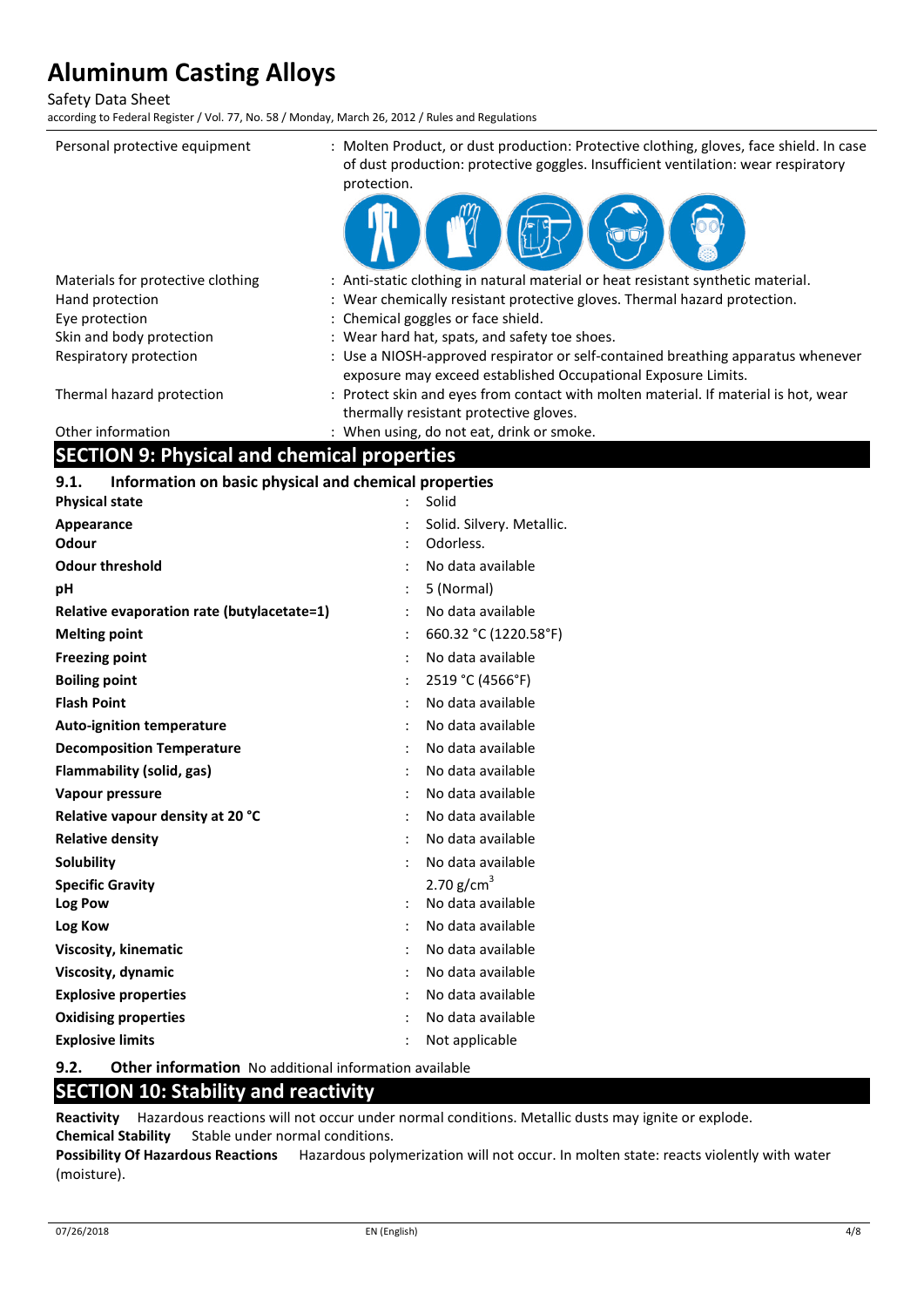Safety Data Sheet

according to Federal Register / Vol. 77, No. 58 / Monday, March 26, 2012 / Rules and Regulations

**Conditions To Avoid** Extremely high or low temperatures. Incompatible materials. Avoid creating or spreading dust. **Incompatible Materials** Strong acids. Strong bases. Strong oxidizers. Chlorine. Halogenated compounds. Mercury. **Hazardous Decomposition Products** Metal oxides. Inhalation of fumes may cause metal fume fever.

## **SECTION 11: Toxicological information**

**11.1. Information on toxicological effects**

Acute toxicity in the contract of the contract of the contract of the contract of the contract of the contract of the contract of the contract of the contract of the contract of the contract of the contract of the contract

| <b>Magnesium (7439-95-4)</b> |              |
|------------------------------|--------------|
| LD50 oral rat                | 230 mg/kg    |
| Nickel (7440-02-0)           |              |
| LD50 oral rat                | > 9000 mg/kg |
| Iron (7439-89-6)             |              |
| LD50 oral rat                | 984 mg/kg    |
| ATE (oral)                   | 984 mg/kg    |
| <b>Manganese (7439-96-5)</b> |              |
| LD50 oral rat                | 9 g/kg       |
| ATE (oral)                   | 9000 mg/kg   |
| Silicon (7440-21-3)          |              |
| LD50 oral rat                | 3160 mg/kg   |
| ATE (oral)                   | 3160 mg/kg   |

**Skin corrosion/irritation**: Not classified **pH: 5 Normal**

**Serious eye damage/irritation**: Not classified **pH: 5 Normal**

**Respiratory or skin sensitisation**: Not classified **Germ cell mutagenicity:** Not classified **Carcinogenicity**: Not classified

| Nickel (7440-02-0)                            |    |
|-----------------------------------------------|----|
| <b>IARC</b> group                             | 2Β |
| <b>National Toxicity Program (NTP) Status</b> |    |
| Chromium (7440-47-3)                          |    |
| <b>IARC</b> group                             |    |

**Reproductive toxicity**: Not classified

**Specific target organ toxicity (single exposure)**: Not classified

**Specific target organ toxicity (repeated exposure):** Not classified

#### **Aspiration hazard:** Not classified

**Symptoms/injuries after inhalation:** Under normal conditions of use not expected to present a significant hazard. Under milling, or physical alteration metal dusts may be produced that cause irritation of the respiratory tract, skin, and may be harmful. Molten material may release toxic, and irritating fumes.

**Symptoms/injuries after skin contact:** Under normal conditions of use not expected to present a significant hazard. Contact with molten product may cause thermal burns. Dusts generated from milling and physical alteration will likely cause skin irritation.

**Symptoms/injuries after eye contact:** Direct contact with the eyes is likely irritating. Dusts generated from milling and physical alteration will likely cause eye irritation. Fumes from thermal decomposition or molten material will likely be irritating to the eyes.

**Symptoms/injuries after ingestion:** Gastrointestinal irritation. Abdominal pain. Nausea. Diarrhea.

## **SECTION 12: Ecological information**

## **12.1. Toxicity**

| Ecology - general |  |
|-------------------|--|
|-------------------|--|

**Ecology - general** : Do not flush down sewers.

| Nickel (7440-02-0)                    |                                                                            |     |
|---------------------------------------|----------------------------------------------------------------------------|-----|
| <b>LC50 fishes 1</b>                  | > 100 mg/l (Exposure time: 96 h - Species: Brachydanio rerio)              |     |
| <b>EC50 Daphnia 1</b>                 | > 100 mg/l (Exposure time: 48 h - Species: Daphnia magna)                  |     |
| <b>EC50 other aquatic organisms 1</b> | 0.18 mg/l (Exposure time: 72 h - Species: Pseudokirchneriella subcapitata) |     |
| 07/26/2018                            | EN (English)                                                               | 5/8 |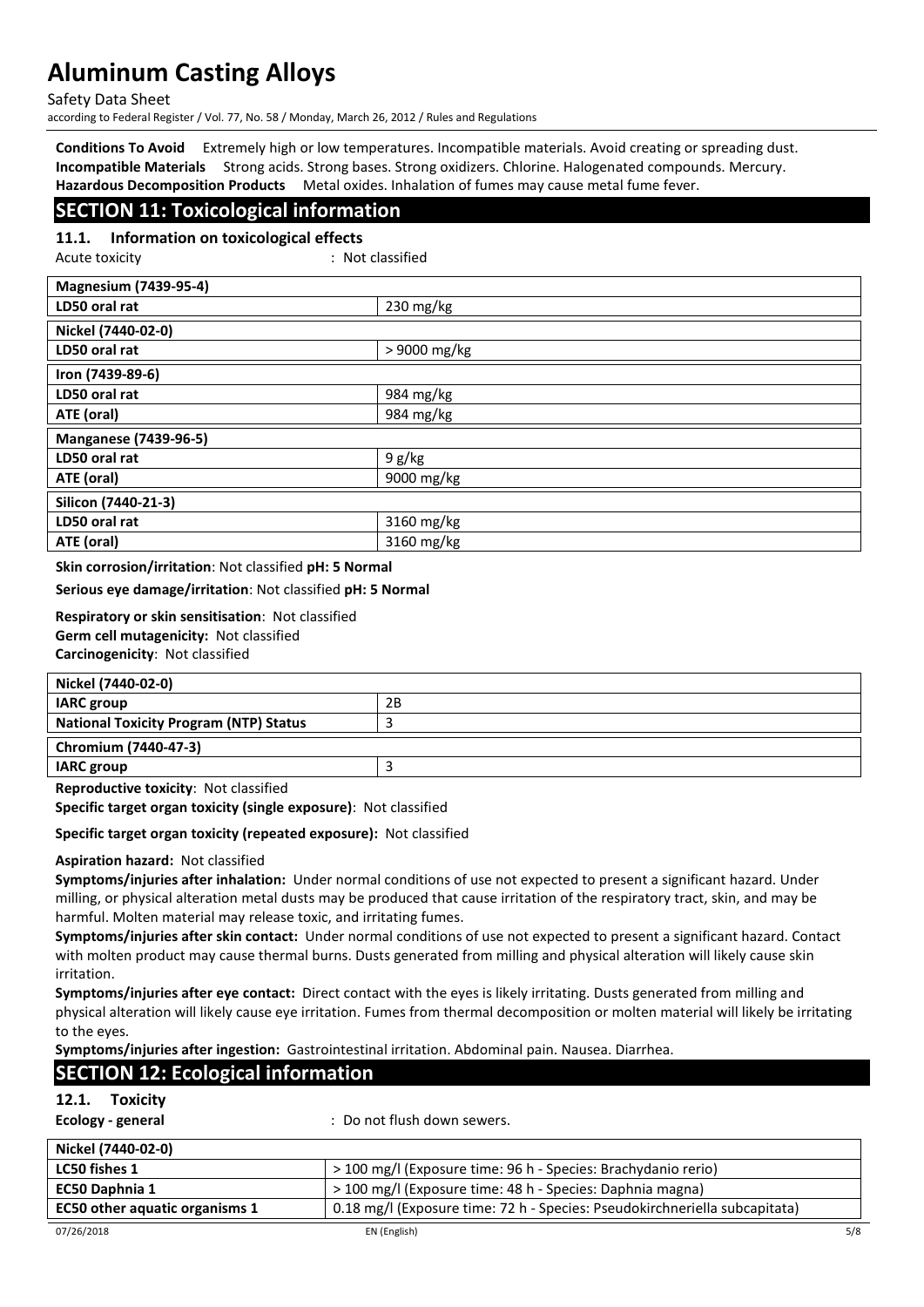Safety Data Sheet

according to Federal Register / Vol. 77, No. 58 / Monday, March 26, 2012 / Rules and Regulations

| LC50 fish 2                           | 1.3 mg/l (Exposure time: 96 h - Species: Cyprinus carpio [semi-static])            |
|---------------------------------------|------------------------------------------------------------------------------------|
| EC50 Daphnia 2                        | 1 mg/l (Exposure time: 48 h - Species: Daphnia magna [Static])                     |
| <b>EC50 other aquatic organisms 2</b> | 0.174 - 0.311 mg/l (Exposure time: 96 h - Species: Pseudokirchneriella subcapitata |
|                                       | [static])                                                                          |
| Zinc (7440-66-6)                      |                                                                                    |
| LC50 fishes 1                         | 2.16 - 3.05 mg/l (Exposure time: 96 h - Species: Pimephales promelas [flow-        |
|                                       | through])                                                                          |
| EC50 Daphnia 1                        | 0.139 - 0.908 mg/l (Exposure time: 48 h - Species: Daphnia magna [Static])         |
| <b>EC50 other aquatic organisms 1</b> | 0.11 - 0.271 mg/l (Exposure time: 96 h - Species: Pseudokirchneriella subcapitata  |
|                                       | [static])                                                                          |
| LC50 fish 2                           | 0.211 - 0.269 mg/l (Exposure time: 96 h - Species: Pimephales promelas [semi-      |
|                                       | staticl)                                                                           |
| <b>EC50 other aquatic organisms 2</b> | 0.09 - 0.125 mg/l (Exposure time: 72 h - Species: Pseudokirchneriella subcapitata  |
|                                       | [static])                                                                          |
| Copper (7440-50-8)                    |                                                                                    |
| LC50 fishes 1                         | 0.0068 - 0.0156 mg/l (Exposure time: 96 h - Species: Pimephales promelas)          |
| EC50 Daphnia 1                        | 0.03 mg/l (Exposure time: 48 h - Species: Daphnia magna [Static])                  |
| <b>EC50 other aquatic organisms 1</b> | 0.0426 - 0.0535 mg/l (Exposure time: 72 h - Species: Pseudokirchneriella           |
|                                       | subcapitata [static])                                                              |
| LC50 fish 2                           | < 0.3 mg/l (Exposure time: 96 h - Species: Pimephales promelas [static])           |
| <b>EC50 other aquatic organisms 2</b> | 0.031 - 0.054 mg/l (Exposure time: 96 h - Species: Pseudokirchneriella subcapitata |
|                                       | [static])                                                                          |
| Iron (7439-89-6)                      |                                                                                    |
| LC50 fishes 1                         | 13.6 mg/l (Exposure time: 96 h - Species: Morone saxatilis [static])               |
| LC50 fish 2                           | 0.56 mg/l (Exposure time: 96 h - Species: Cyprinus carpio [semi-static])           |
| .                                     |                                                                                    |

## **12.2. Persistence and degradability**

| <b>Aluminum Casting Alloys</b>            |                            |
|-------------------------------------------|----------------------------|
| Persistence and degradability             | Not established.           |
| Copper (7440-50-8)                        |                            |
| <b>Persistence and degradability</b>      | Not readily biodegradable. |
| <b>Bioaccumulative potential</b><br>12.3. |                            |
| <b>Aluminum Casting Alloys</b>            |                            |
| <b>Bioaccumulative potential</b>          | Not established.           |

**12.4. Mobility in soil** No additional information available

### **12.5. Other adverse effects**

**Other information included**  $\cdots$  **:** Avoid release to the environment.

## **SECTION 13: Disposal considerations**

#### **13.1. Waste treatment methods**

**Sewage disposal recommendations:** Do not empty into drains; dispose of this material and its container in a safe way. **Waste disposal recommendations:** Dispose of waste material in accordance with all local, regional, national, and international regulations.

## **SECTION 14: Transport information**

In accordance with ICAO/IATA/DOT/TDG

## **14.1. UN number** Not regulated for transport.

#### **14.2. UN proper shipping name** Not regulated for transport.

### **14.3. Additional information**

**Other information** : Not regulated for transport.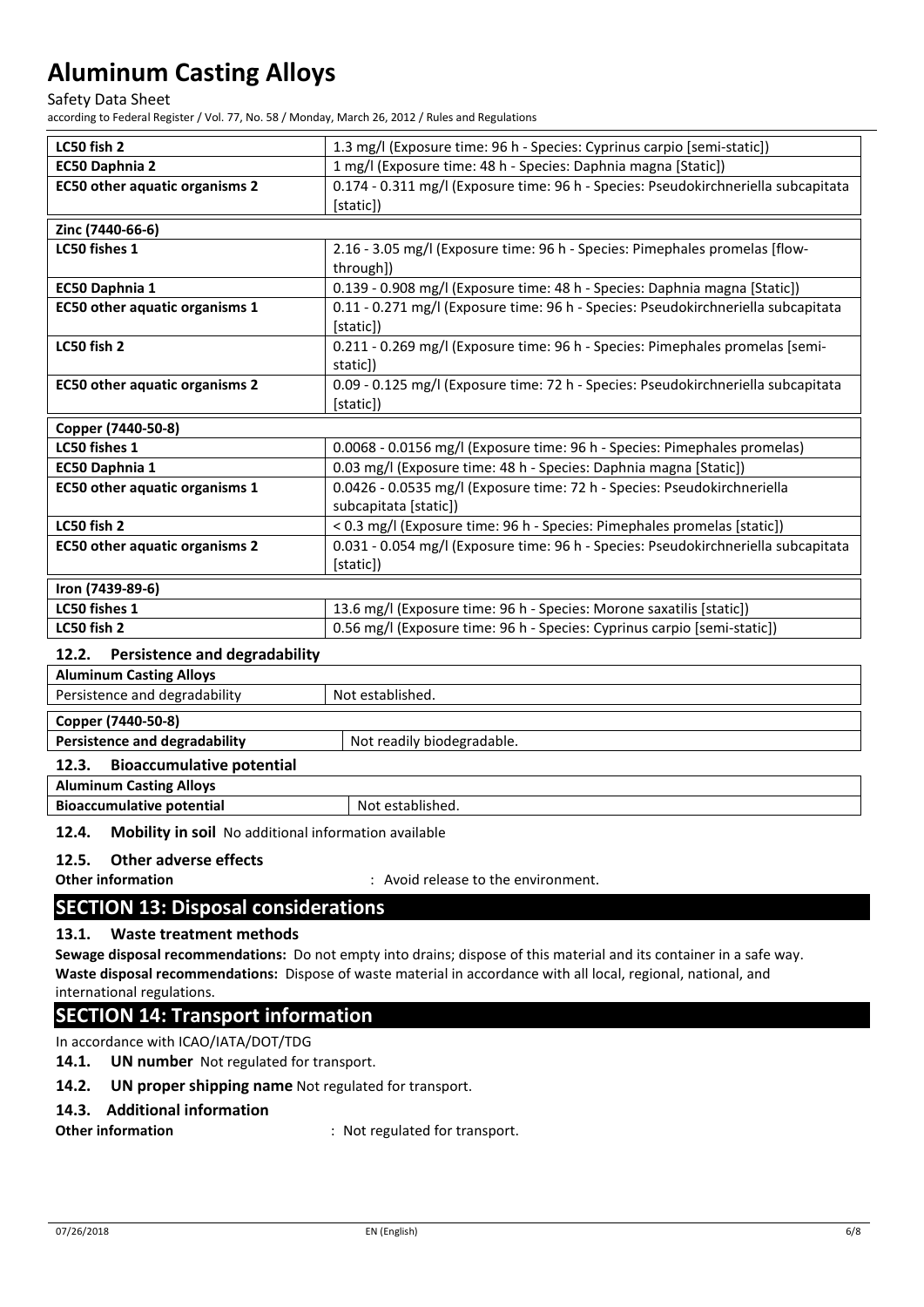Safety Data Sheet

according to Federal Register / Vol. 77, No. 58 / Monday, March 26, 2012 / Rules and Regulations

#### **Transport by sea** Not regulated for transport.

**Air transport** Not regulated for transport.

# **SECTION 15: Regulatory information**

## **15.1. US Federal regulations**

| Listed on the United States TSCA (Toxic Substances Control Act) inventory<br>Tin (7440-31-5)<br>Listed on the United States TSCA (Toxic Substances Control Act) inventory<br>Nickel (7440-02-0)<br>Listed on the United States TSCA (Toxic Substances Control Act) inventory |  |  |
|------------------------------------------------------------------------------------------------------------------------------------------------------------------------------------------------------------------------------------------------------------------------------|--|--|
|                                                                                                                                                                                                                                                                              |  |  |
|                                                                                                                                                                                                                                                                              |  |  |
|                                                                                                                                                                                                                                                                              |  |  |
|                                                                                                                                                                                                                                                                              |  |  |
|                                                                                                                                                                                                                                                                              |  |  |
| Listed on SARA Section 313 (Specific toxic chemical listings)                                                                                                                                                                                                                |  |  |
| RQ (Reportable quantity, section 304 of EPA's List of<br>100 lb (only applicable if particles are $<$ 100 $\mu$ m)                                                                                                                                                           |  |  |
| Lists) :                                                                                                                                                                                                                                                                     |  |  |
| <b>SARA Section 313 - Emission Reporting</b><br>0.1%                                                                                                                                                                                                                         |  |  |
| Zinc (7440-66-6)                                                                                                                                                                                                                                                             |  |  |
| Listed on the United States TSCA (Toxic Substances Control Act) inventory                                                                                                                                                                                                    |  |  |
| Listed on SARA Section 313 (Specific toxic chemical listings)                                                                                                                                                                                                                |  |  |
| <b>SARA Section 313 - Emission Reporting</b><br>1.0 % (dust or fume only)                                                                                                                                                                                                    |  |  |
| Copper (7440-50-8)                                                                                                                                                                                                                                                           |  |  |
| Listed on the United States TSCA (Toxic Substances Control Act) inventory                                                                                                                                                                                                    |  |  |
| Listed on SARA Section 313 (Specific toxic chemical listings)                                                                                                                                                                                                                |  |  |
| <b>SARA Section 313 - Emission Reporting</b><br>1.0%                                                                                                                                                                                                                         |  |  |
| Iron (7439-89-6)                                                                                                                                                                                                                                                             |  |  |
| Listed on the United States TSCA (Toxic Substances Control Act) inventory                                                                                                                                                                                                    |  |  |
| Chromium (7440-47-3)                                                                                                                                                                                                                                                         |  |  |
| Listed on the United States TSCA (Toxic Substances Control Act) inventory                                                                                                                                                                                                    |  |  |
| Listed on SARA Section 313 (Specific toxic chemical listings)                                                                                                                                                                                                                |  |  |
| <b>SARA Section 313 - Emission Reporting</b><br>1.0%                                                                                                                                                                                                                         |  |  |
| <b>Manganese (7439-96-5)</b>                                                                                                                                                                                                                                                 |  |  |
| Listed on the United States TSCA (Toxic Substances Control Act) inventory                                                                                                                                                                                                    |  |  |
| Listed on SARA Section 313 (Specific toxic chemical listings)                                                                                                                                                                                                                |  |  |
| <b>SARA Section 313 - Emission Reporting</b><br>1.0%                                                                                                                                                                                                                         |  |  |
| Silicon (7440-21-3)                                                                                                                                                                                                                                                          |  |  |
| Listed on the United States TSCA (Toxic Substances Control Act) inventory                                                                                                                                                                                                    |  |  |
| Aluminum (7429-90-5)                                                                                                                                                                                                                                                         |  |  |
| Listed on the United States TSCA (Toxic Substances Control Act) inventory                                                                                                                                                                                                    |  |  |
| Listed on SARA Section 313 (Specific toxic chemical listings)                                                                                                                                                                                                                |  |  |
| <b>SARA Section 313 - Emission Reporting</b><br>1.0 % (dust or fume only)                                                                                                                                                                                                    |  |  |
| Titanium (7440-32-6)                                                                                                                                                                                                                                                         |  |  |
| Listed on the United States TSCA (Toxic Substances Control Act) inventory                                                                                                                                                                                                    |  |  |
| 15.2. US State regulations                                                                                                                                                                                                                                                   |  |  |
| Nickel (7440-02-0)                                                                                                                                                                                                                                                           |  |  |

| U.S. - California - Proposition 65 - Carcinogens List | WARNING: This product contains chemicals known to the State |
|-------------------------------------------------------|-------------------------------------------------------------|
|                                                       | of California to cause cancer.                              |

**Magnesium (7439-95-4)**

U.S. - Massachusetts - Right To Know List

U.S. - New Jersey - Right to Know Hazardous Substance List

U.S. - Pennsylvania - RTK (Right to Know) List

#### **Tin (7440-31-5)**

U.S. - Massachusetts - Right To Know List